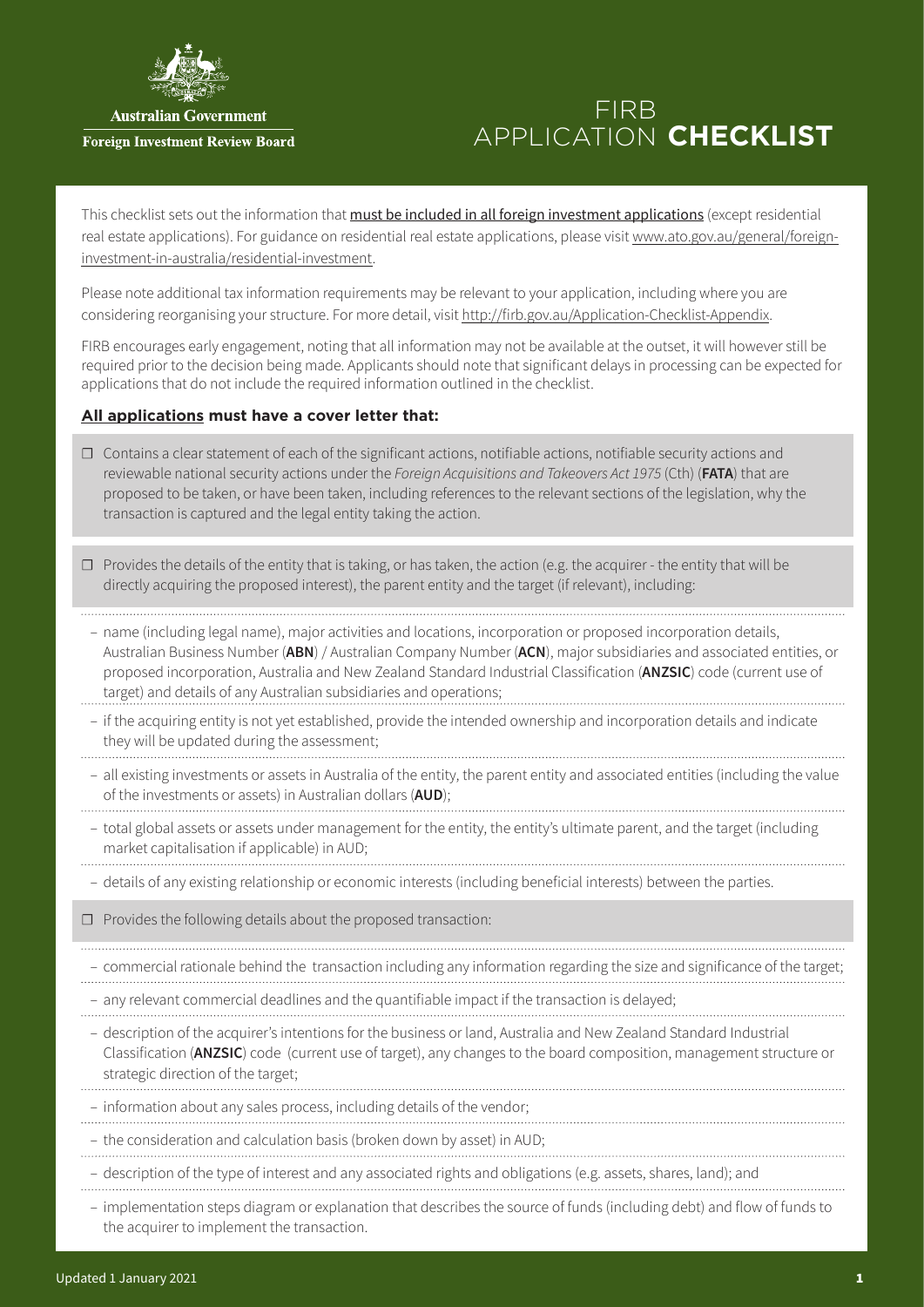- $\square$  For applications involving significant actions and/or notifiable actions, reasons why the proposed transaction is not contrary to the national interest (see Australia's Foreign Investment Policy (<https://firb.gov.au/general-guidance>), including:
- the extent to which the transaction may affect Australia's ability to protect its strategic and security interests and any steps (proposed or taken) to mitigate potential risk;

- whether the entity (including related entities) has interests in any Australian assets which compete directly or indirectly with, or operate upstream or downstream in the supply chain from, the target's interests, and, if so, outline the overlapping products and/or services, key competitors, and the likely effect of the transaction on competition (such as market shares);
- impact of transaction on other government policies including taxation, environmental impacts and native title;
- engagement with other Australian regulatory agencies (e.g. ATO, ACCC) including details of the engagement and contacts at those agencies;
- impact of the investment on the economy and community, including changes in employment, investment in the local area, and the entity's future plans for the target and timing (including the amount of post transaction investment flowing to the target); and
- any information regarding domestic or international investigations; rulings or ineligibilities, or conditions imposed as part of previous foreign investment approvals; or exclusions relating to the entity, the parent entity, associated entities or the target.
- $\square$  For applications involving notifiable national security actions or reviewable national security actions, reasons why the proposed transaction is not contrary to national security (see https://www.firb.gov.au/national-security).
- ☐ Ownership and control details of the entity, including:
	- identities and country of origin and percentage of ownership of all investors (including the parent entity) or shareholders who hold an interest of greater than 5 per cent and details of any beneficial owners, including:
		- ☐ for foreign government investors, details of why they meet the definition of foreign government investor, identities and country of origin of all foreign government investors where the aggregate interest of foreign government investors from one country is 5 per cent or more (directly or via a fund), as well as each foreign government investor which has an interest of 5 per cent or more (directly or via a fund);
		- ☐ for fund managers, details of investors and country of origin for both the fund manager and the fund;
		- $\Box$  for trusts, details of the country of origin for both the trust, beneficial ownership of the trust and and any trustees;
- level of control of all investors identified, including the types of rights that the investors have (e.g. voting rights, veto rights); and

– aggregate percentage of any beneficial ownership by foreign government investors (by country).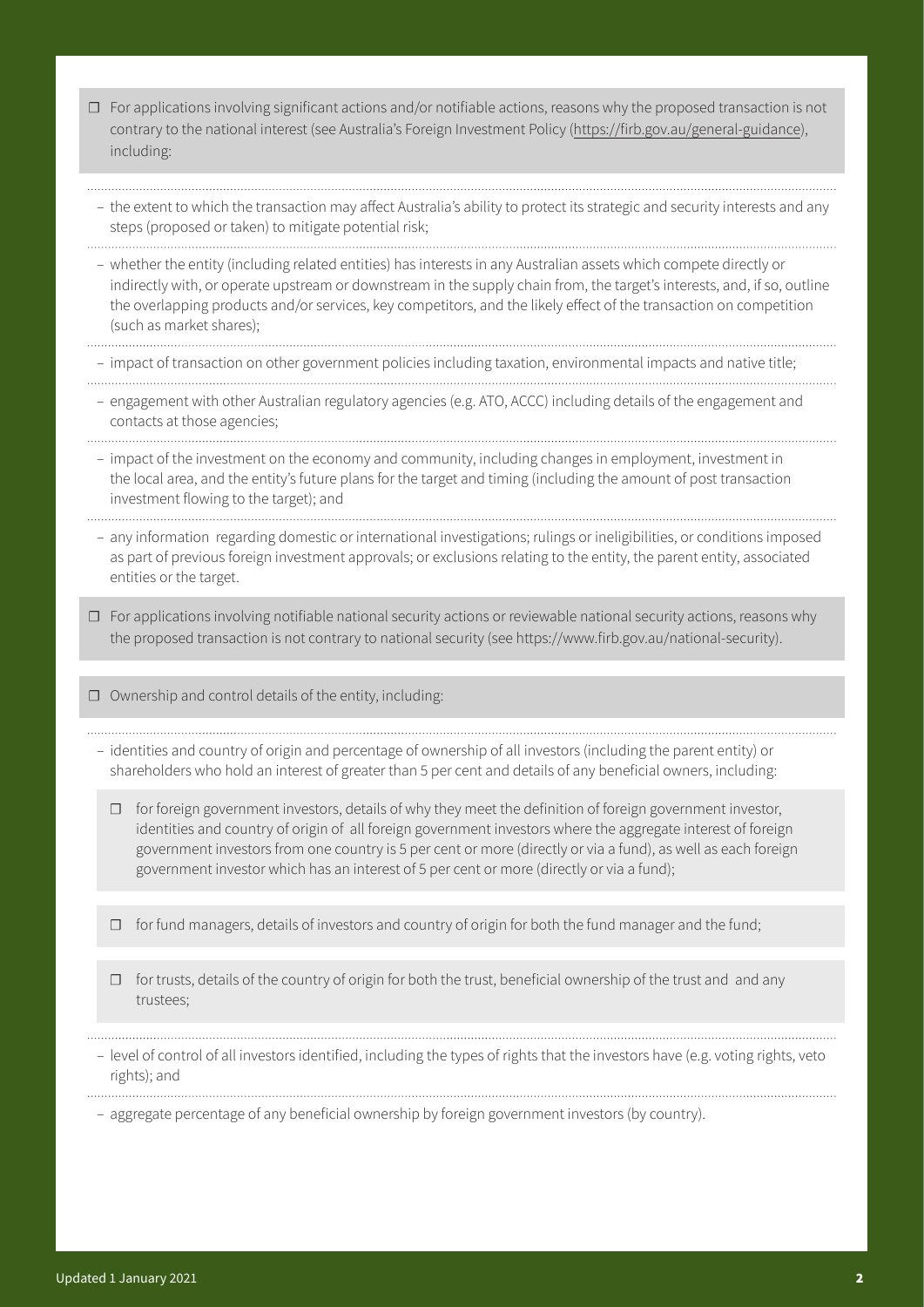#### **All cover letters must also include the following additional information:**

### ENTITIES AND BUSINESSES

If the proposal related to interests in entities or businesses, including the following additional information:

- ☐ Please provide structure diagrams including holding entities (both direct and indirect) of the entity, target and target group both (1) pre-implementation and (2) post-implementation. Pre and post implementation structure diagrams are required for all applications with interest details (ie: per cent holdings) outlined up to the ultimate owner. Where several steps are undertaken, a structure diagram for each step.
- ☐ Copies of last financial year's audited financial statements or, if unavailable, latest financial records or unaudited financial statements of the target and the acquirer.
- ☐ For acquisitions of interests in securities, please provide details of whether the acquisition is occurring as a result of a buy-back, unit redemption or other form of capital reduction.

### AUSTRALIAN LAND

If the proposal relates to interests in Australian land, include the following additional information:

- ☐ Title details of all land interests that are being acquired.
- ☐ A map of the land with sufficient detail to allow the location to be determined (such as a nearby town or landmark).
- ☐ The value of interests in Australian land and the value as a proportion of the target's total assets.
- $\Box$  Consideration (broken down by title) for all titles.
- ☐ Size of the Australian land (hectares).
- ☐ For agricultural land and mining or production tenements, a map showing the land being acquired and the surrounding area.
- $\Box$  An explanation of the current use of the land in accordance with definitions in the FATA (agricultural land, mining or production tenements, residential land and/or commercial land).
- ☐ For agricultural land, evidence of an open and transparent sales process (see see Guidance 3 Agriculture for more details <http://firb.gov.au/guidance-notes>).

☐ For licence interests, confirmation of whether the entity will obtain a right to occupy Australian land.

☐ For leasehold and licence interests, details of the term of the lease/licence (including any extension or renewal).